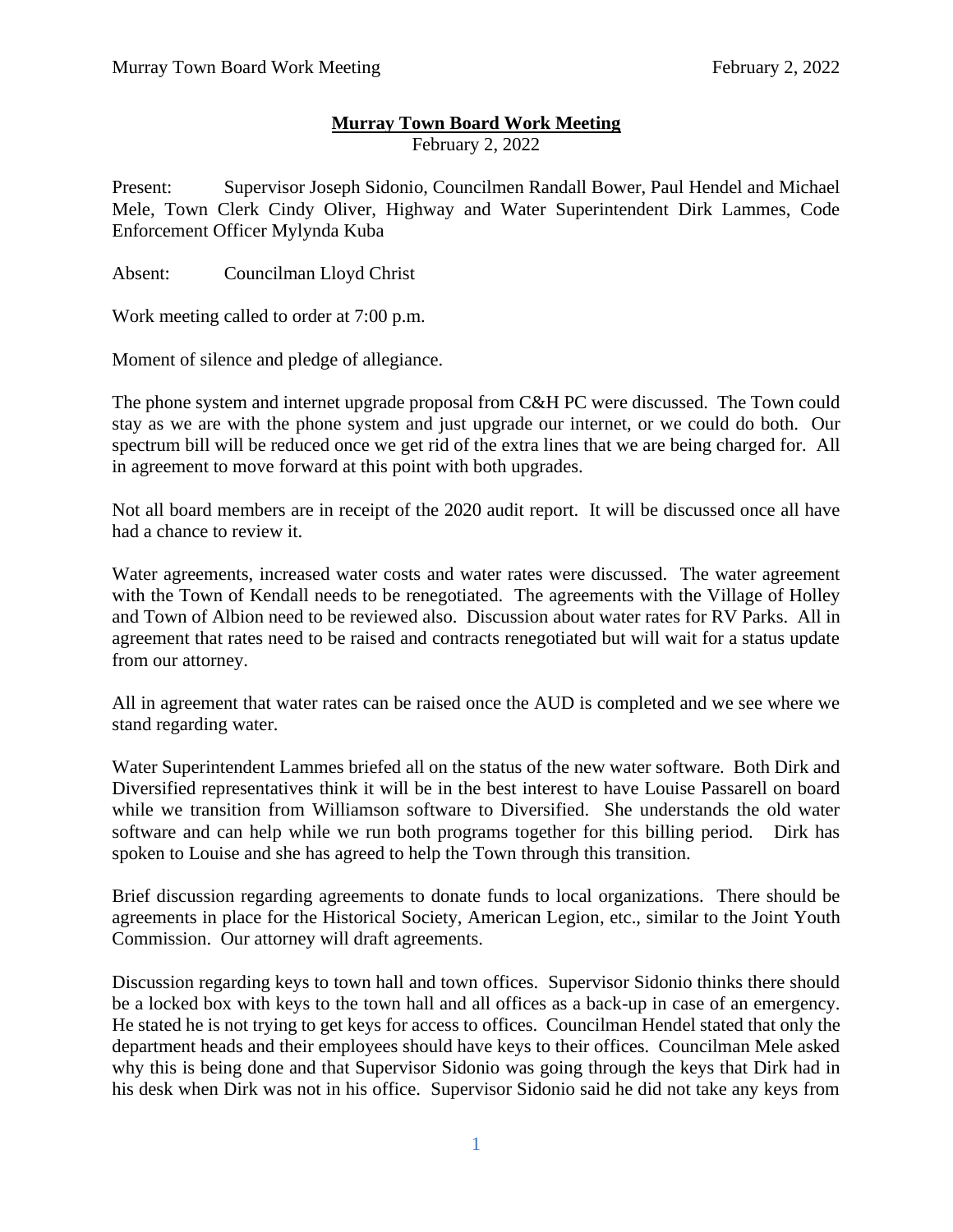the drawer. Councilman Mele stated that Highway Superintendent Lammes saw the keys he had taken sitting on the Supervisor's desk and he informed all of New York Town Law, Section 64.c - Powers of the Town Board: Management, custody and control of town property. Supervisor Sidonio asked Councilman Mele if he would like to be in charge of the keys. Councilman Mele agreed that he will be in charge of extra keys to the building, changing locks on office doors if needed and securing the records area.

Brief discussion about incentive zoning. Councilman Hendel stated he is not totally comfortable with the idea. More discussion and research needed.

Moratoriums, renewable energy laws and pilot payment local law were briefly discussed. Attorney Paul Keneally will get some drafts to the board.

There are vacancies on the planning and zoning boards. All in agreement that the Orleans Hub can be used an extra means of advertising.

Brief discussion of having an attorney present at all planning and zoning board meetings.

There is a vacancy on the Agricultural Advisory Committee. The Law is specific on membership. All in agreement to appoint Mylynda Kuba to this committee at the next board meeting.

## RESOLUTION NO. 2022-012

At a work meeting of the Murray Town Board held on February 2, 2022, Councilman Paul Hendel moved adoption of the following resolution; Councilman Michael Mele seconded the motion:

RESOLVED, that the Town of Murray hereby retains Louise Passarell to work in the water department during data transfer from Williamson software to Diversified software effective immediately; and,

BE IT FURTHER RESOLVED that she will be compensated \$25.00 per hour for her services.

Upon being put to a vote, the vote was as follows:

| Ayes        | Bower, Hendel, Mele, Sidonio |
|-------------|------------------------------|
| <b>Nays</b> |                              |
| Absent      | Christ                       |

The resolution was thereupon adopted.

Motion by Bower, Seconded by Mele to adjourn the meeting at 9:13 p.m. Motion Carried

So adjourned.